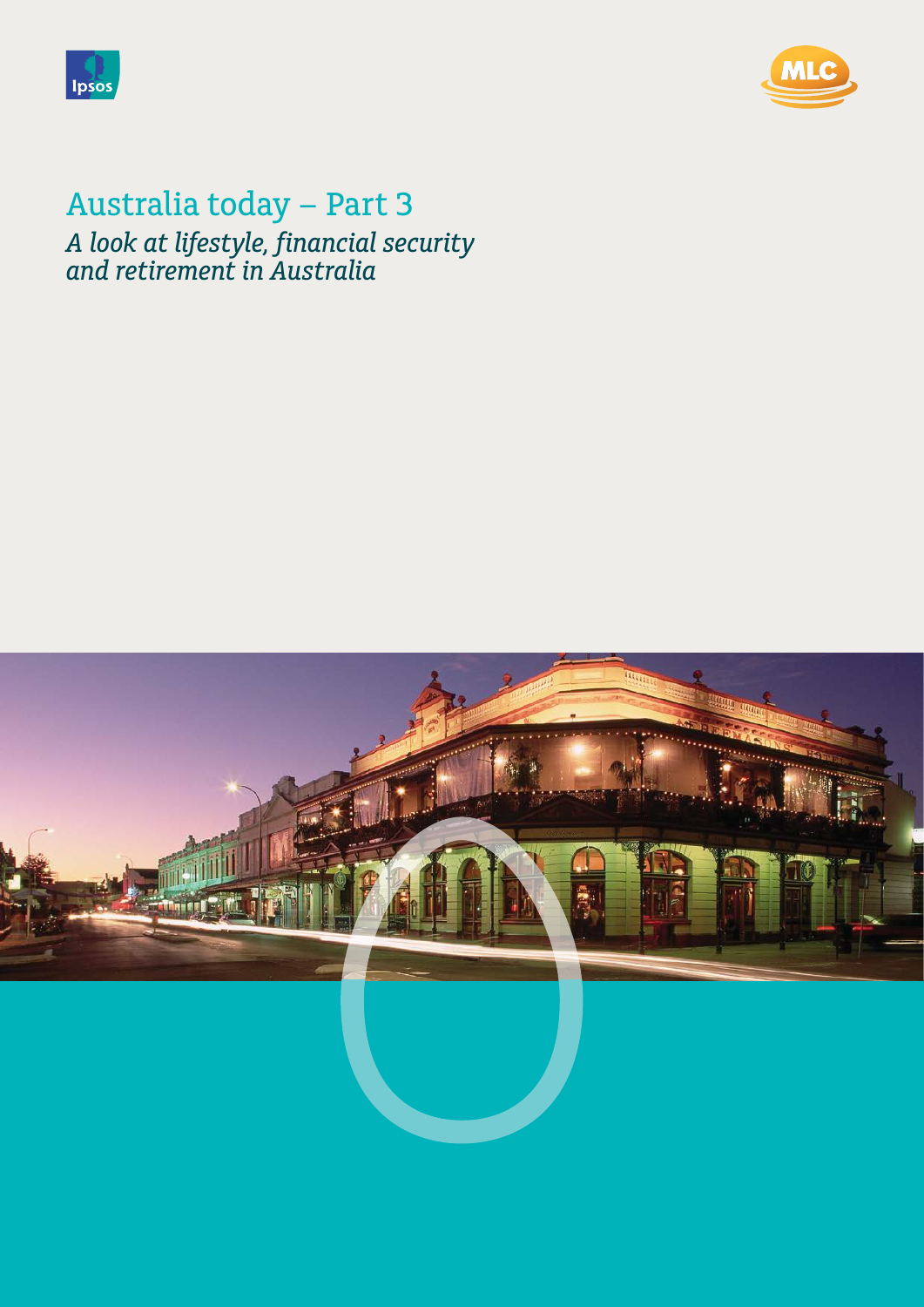

# *Part 3* **A path to saving retirement**

## **Contents**

| Executive summary of research<br>findings - Part 3                                                           | 2 |
|--------------------------------------------------------------------------------------------------------------|---|
| Research findings:<br>Part 3 - A path to saving retirement 3                                                 |   |
| Many of us feel unprepared<br>for retirement                                                                 | 3 |
| Knowledge makes a big<br>difference to our level of<br>confidence and ability to<br>self-fund our retirement | 5 |
| Will our super be enough to<br>see us through?                                                               | 6 |
| About the research:<br>methodology and sample                                                                | 8 |
| About Ipsos and MLC                                                                                          | 9 |
|                                                                                                              |   |

#### **Australia today – Part 1 and Part 2**

Australia today – Part 1 'We're all in the middle, aren't we?' and Part 2 'Are we worried about the future?' is available for download **[mlc.com.au/australiatoday](http://www.mlc.com.au/australiatoday)**

# **Executive summary of research findings**

### Many of us feel unprepared for retirement

Of those not presently retired, 2 in 3, (66%) are 'slightly or not at all prepared' for retirement. Only 15% said they were 'very well or fairly well' prepared. Unsurprisingly, young people aged 25–29 were significantly more likely to feel unprepared (79%). So too, were women (74% compared to 57% of men) not surprisingly—who retire with 40% less super than men.

### Knowledge makes a big difference to our level of confidence

The knowledge gained from working with a financial professional made a significant difference to how prepared participants felt when it came to self-funding their retirement. Those who used some type of financial professional were significantly more likely (21%) to feel 'very well/fairly well prepared' for retirement, while those who used financial planners/advisers specifically were even more confident (35%)—than those who did not use any type of financial professional at all (only 9% of these felt very well/ fairly well prepared' for retirement).

#### Will our super be enough to see us through?

Just how many Australians are on the path to a self-funded retirement? Only 54% believe that their superannuation will be enough to see them through their post-work lives. However those with financial planners/advisers (76%) and those with accountants (63%) were more confident, being much more likely to agree that they would rely on their superannuation in retirement.

Those who used financial professionals were also much less likely to say they would rely on the government in retirement: only 27% of those with a financial planner/adviser and 31% of those with an accountant indicated that they agree with 'I am/will relying on the Australian Government in my retirement', as opposed to 49% among those who don't employ a financial professional.

In general, super is starting to creep onto the radar, with some topping up their retirement savings: 29% made additional contributions to their super funds in the preceding 12 months.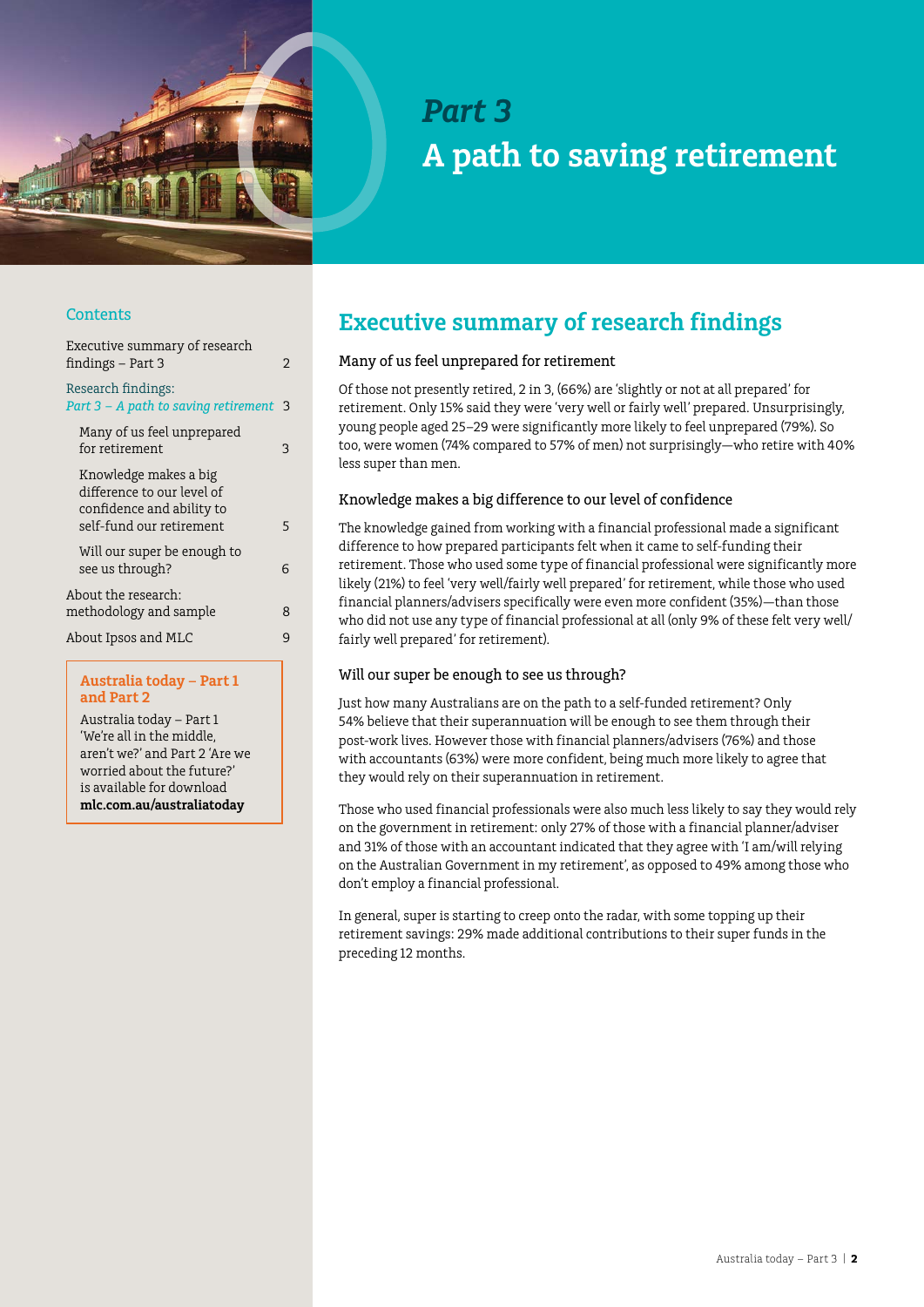## <span id="page-2-0"></span>**Many of us feel unprepared for retirement**

**Are we on the path to self-funded retirement? Will we have enough money to see us through?** They're questions that many are asking themselves as they ponder the balances of their super.

Baby boomers, who have had to play a huge game of 'catch-up' in this regard, are particularly concerned, according to qualitative research by the *Ipsos Mind & Mood Report*.

*'I didn't contribute to my super for the first 20 years of my working life, so I'm probably 20 years behind in my super saving. There's a lot of work to be done before I retire. '*

*'I'm staying in the workforce as long as I can. But I'm still going to be short. So the longer I stay in work the better. And I don't want to live a life that's horrid. I want to have a holiday. So now I'm putting things into place that I should've 15 years ago.'*

The growing discourse around the ageing population is putting retirement on the agenda for many everyday Australians who will now spend a larger proportion of their lives out of the workforce: by 2050, life expectancy at birth is projected to be 84 years for men and 89 years for women.**<sup>1</sup>**

Expectedly, the impact of population ageing on public spending and the economy will be significant. Australian Government expenditure on health per person is projected to more than double over the next 40 years, while economic growth is projected to slow slightly due to lower population growth and declining workforce participation rates.**<sup>2</sup>**

**When it comes to retirement savings and the ability for Australians to selffund their retirement, a significant savings shortfall is looming for too many Australians**. The projected savings gap—the amount needed to make all Australians (bar low income earners) selfsufficient in retirement—is projected to be \$2.052 trillion (excluding the impact of the age pension), and even with the aged pension taken into account, the gap is still projected to be \$768 billion.**<sup>3</sup>**

With a long retirement set to become the norm, just how prepared are Australians (of all ages) feeling? The research findings paint a picture of a population that is far from ready for the challenge. Of those not presently retired, 2 in 3, (66%) are 'slightly or not at all prepared' for retirement. Only 15% said they were 'very well or fairly well' prepared.

- **1** Centre for Excellence in Ageing Research (CEPAR), Population Ageing Fact Sheet, May 2103 http://www.cepar.edu.au/media/115866/cepar\_fact\_ sheet\_for\_screen.pdf
- **2** Australian Government, The Treasury, 2015 Intergenerational report: Australia in 2055, March 2015, http://www.treasury.gov.au/ PublicationsAndMedia/Publications/2015/2015-Intergenerational-Report
- **3** Financial Services Council, Savings and Longevity report: *Retirement Gap as at June 2014*. http://www.fsc.org.au/downloads/file/ ResearchReportsFile/2015\_0806\_FSCSavingsandLongevityReport.pdf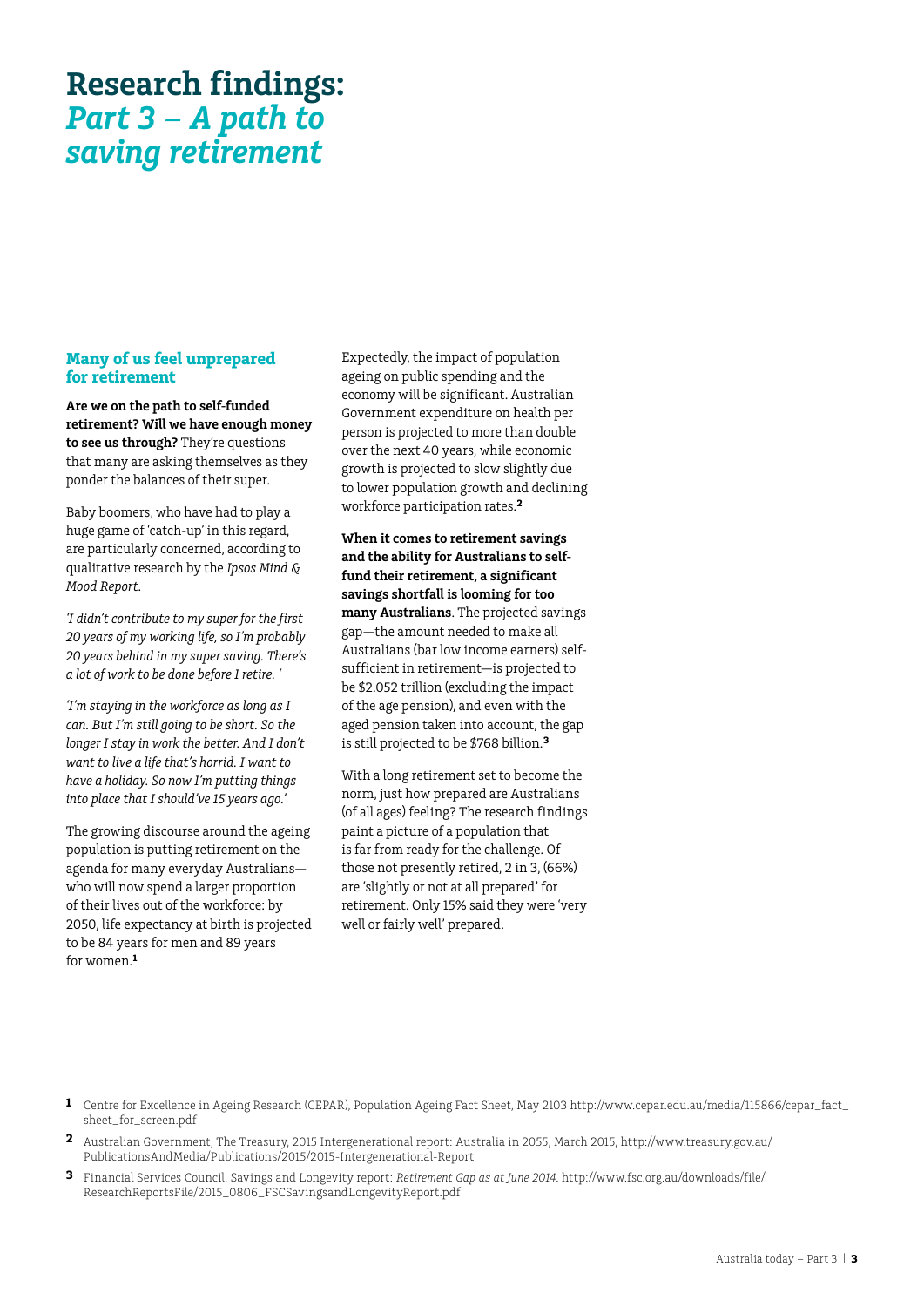Young people aged 25–29 were significantly more likely to feel unprepared (79%). So too, were women (74% compared to 57% of men), not surprisingly, considering that they retire with 40% less super than men.**<sup>4</sup>** Average balances in 2009–10 were \$71,645 for men and \$40,475 for women, while average retirement payouts in the same period were \$198,000 for men and only \$112,600 for women.**<sup>5</sup>**

While the super savings gap between men and women is on track to narrow in the future due to greater workforce participation rates**6** and pay equality improving among younger generations,**<sup>7</sup> women are likely to still be left with a retirement shortfall** because of differing work and longevity patterns; time taken out of the workface to raise children, being likely to re-join the workforce parttime and having a longer life expectancy than men.

#### **Woman and young people are more likely to feel unprepared for retirement**



- **4** MLC, Quarterly Australian Wealth Survey, Q 2 2014.
- **5** ASFA Developments in the level and distribution of retirement savings.
- **6** Australian Bureau of Statistics, 4125.0, Gender Indicators, Australia, January 2013.
- **7** Australian Government, Workplace Gender Equality Agency, August 2015, https://www.wgea.gov.au/research-and-resources/fact-sheetsand-statistics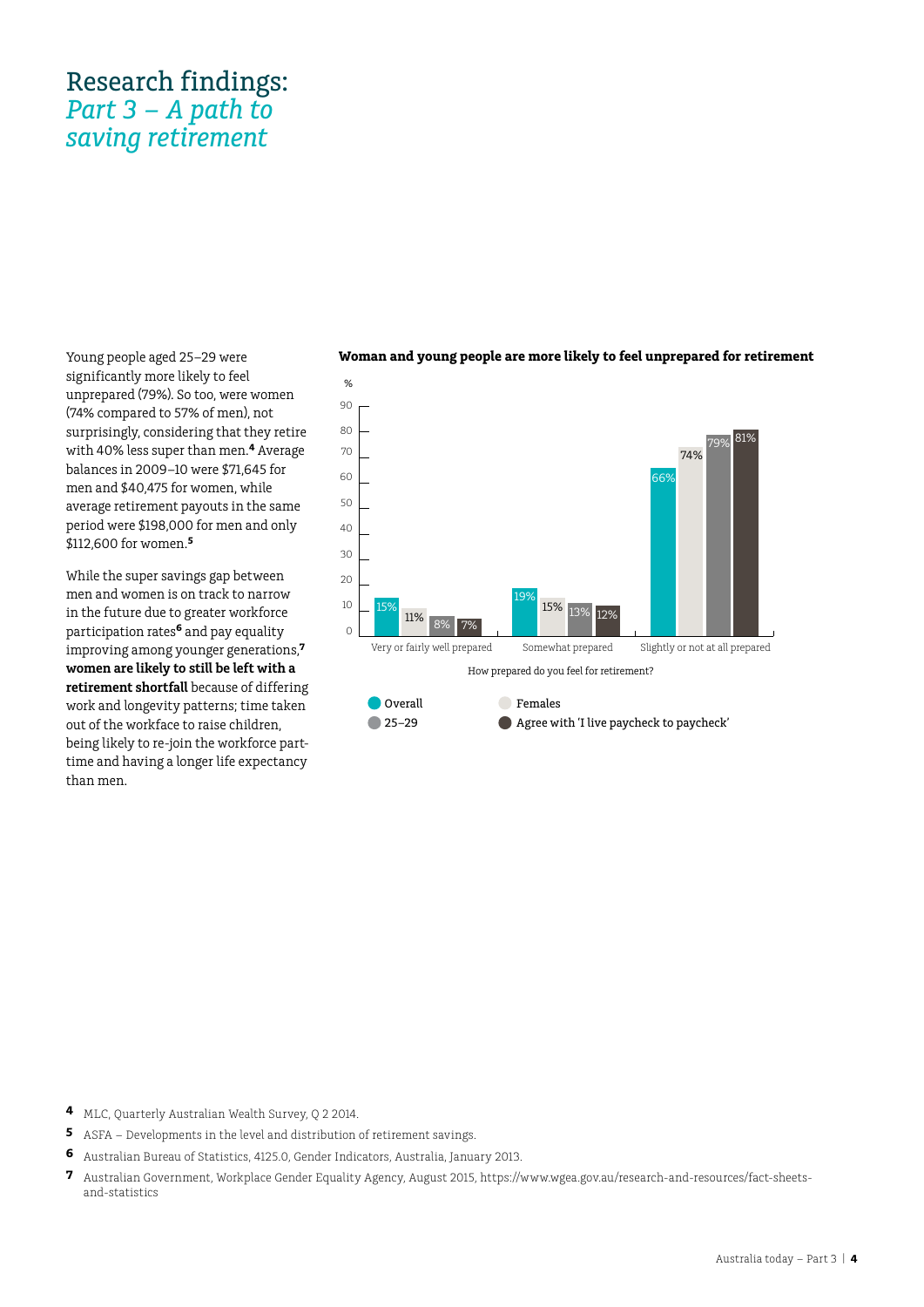## <span id="page-4-0"></span>**Knowledge makes a big difference to our level of confidence and ability to self-fund our retirement**

When it comes to feeling prepared for retirement, the knowledge gained from working with a financial professional made a significant difference to how prepared participants felt. **Those who used financial planners/advisers were significantly more likely (35%) to feel 'very well/fairly well prepared' for retirement, more than three times the figure for those who did not use a financial professional (9%)**. Those who used financial professionals were also much less likely to say they would rely on the government in retirement: only 27% of those with a financial planner/adviser and 31% of those with an accountant indicated that they agree with 'I am/will relying on the Australian Government in my retirement', as opposed to 49% among those who don't employ a financial professional.

Ownership of assets or shares had a significant impact on how prepared respondents felt as well. **Just over half (56%) of those with assets of one million dollars or more (not including the family home) felt 'very or fairly well prepared' for retirement.**  Similarly, **more than half of those with investment properties or shares felt better prepared for retirement, compared to only 15% of those with none of these assets**.



#### **Use of financial professional and preparedness for retirement**

*Q21. How prepared do you feel for retirement? Base: all who aren't retired; n=1647 Note: total is total of those not currently retired* 

#### **Assets, shares and making additional contributions to super significantly boosts a sense of preparedness**



*Q21. How prepared do you feel for retirement? Base: all who aren't retired; n=1647 Note: total is total of those not currently retired*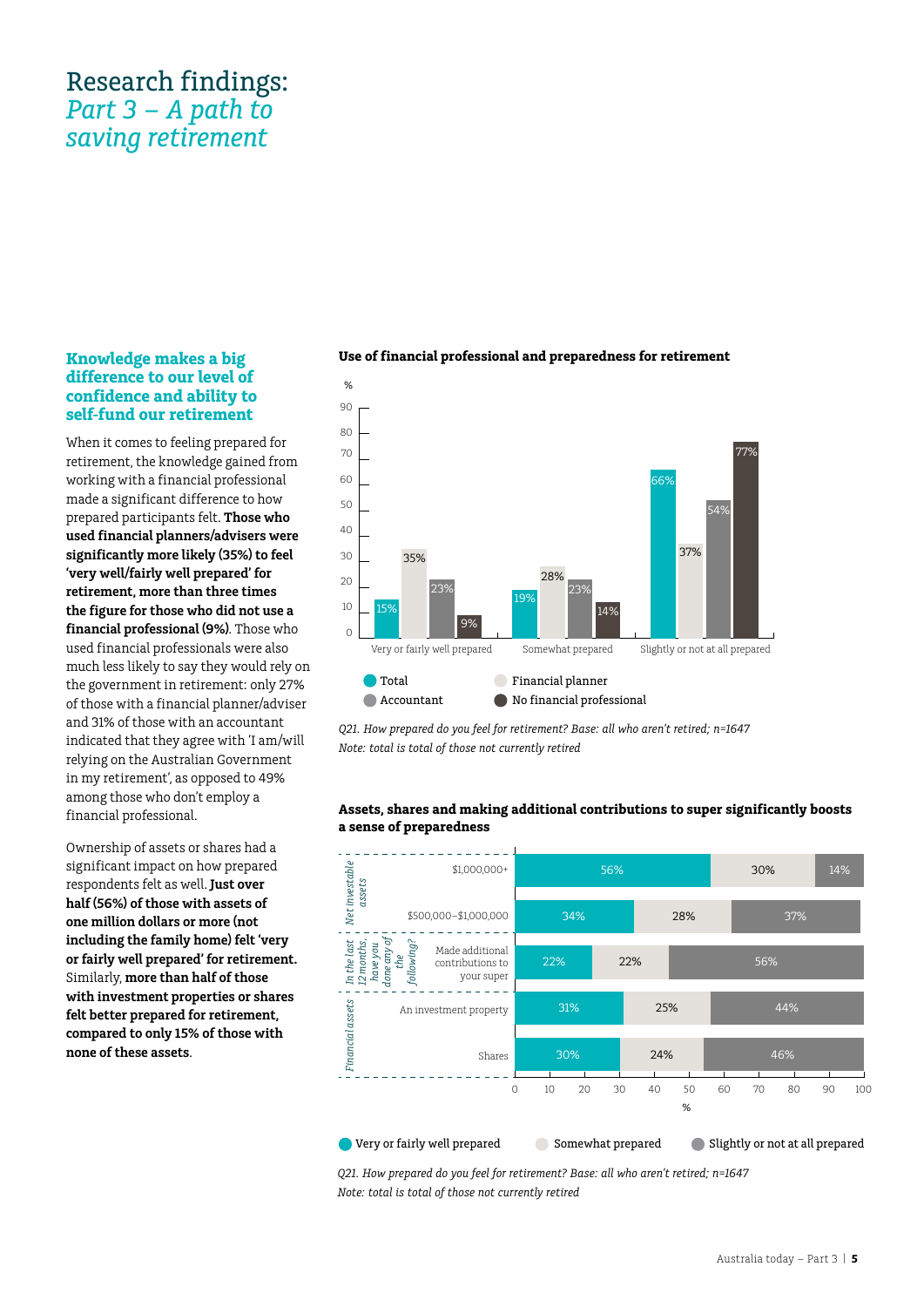## <span id="page-5-0"></span>**Will our super be enough to see us through?**

Despite the fact that Australia has one of the leading retirement savings frameworks in the world in compulsory employer superannuation, many are uncertain if their super will see them through, which may account for why many people plan to stay in the workforce longer to ensure that they stay on the path to a self-funded retirement: according to the ABS almost one in five Australians over 45 years of age who intend to retire, plan to retire from the labour force at 70 years and older. This represents a significant change to current patterns: the average age at retirement for recent retirees, that is, people who retired less than five years ago, was 61.5 years. The average age of retirement for men in this group was 63.3 years, while the average age of retirement for women was 59.6 years.**<sup>8</sup>**

However, there is still much uncertainty about exactly how much money is needed for a self-funded retirement. While current industry figures indicate that a couple (aged around 65) needs a lump sum of around \$640,000 (\$58,784 a year) to maintain a comfortable lifestyle in their retirement,**<sup>9</sup>** many are still unsure of about just how much super they will need.

*'They say you need something like \$50,000 or \$60,000 a year to live on, I saw something on TV the other night.'*

*'On the radio the other day, they were saying that it depends on the lifestyle you want to lead. They were asking 'do you want to go on a holiday every year?' and they list this, this and this, and depending on what you want to do, you need so much.'*

Some research participants nearing retirement age admitted to having no super at all, after being forced to raid modest funds due to divorce or illness.

*I had to draw on my super because of illness. It's all gone.'* 

*'I had to take mine out when I got divorced. I lost my house, lost everything. I had no choice but to access my super. I had no other way to live during that time.'* 

While other empty nesters felt conflicted between their desire to give their kids a leg up financially—usually with a house deposit—and saving as much as they could for their post work lives.

*'It's an ongoing battle of balance between preparing for my own retirement and helping the kids. I don't have the answers to these things.'*

The research findings reveal that only **54% believe that their superannuation will be enough to see them through their retirement. However those with financial planners/advisers (76%) and those with accountants (63%) were much more likely to agree that they would rely on their superannuation in retirement.** 

Perhaps because of this uncertainty about having enough super, some are topping up their retirement savings: 29% made additional contributions to their super funds in the preceding 12 months, with men (28%) slightly more likely to do so than women (24%).

The importance of consolidating super is slowly creeping onto the radar too, with 27% having done so in the last 12 months. Interestingly, consolidation of super was more common amongst younger people (35% amongst those aged 25–29). Women too, were more likely to have consolidated their super (32% vs 23% for men), as well as those with a personal income of \$70,000–\$99,000 (40%), while only 21% of those aged 50–70 have done so.

Of those currently retired, women exhibited less confidence in their super seeing them through: 57% expect to outlive their savings (vs 32% of men) and 27% expect their savings to just last (vs 33% of men), and only 16% expect their savings to outlast them (vs 35% of men).**10**

- **8** Australian Bureau of Statistics, 6238.0 Retirement and Retirement Intentions, Australia, July 2012 to June 2013 http://www.abs.gov.au/ ausstats/abs@.nsf/Latestproducts/6238.0Media%20Release1July%202012%20to%20June%202013?opendocument&tabname=Summary&prodno =6238.0&issue=July%202012%20to%20June%202013&num=&view=
- **9** The Association of Superannuation Funds of Australia (ASFA), ASFA Retirement Standard, http://www.superannuation.asn.au/resources/ retirement-standard
- **10** Investment Trends, Pty Ltd, Oct 2015 Retirement Income Report.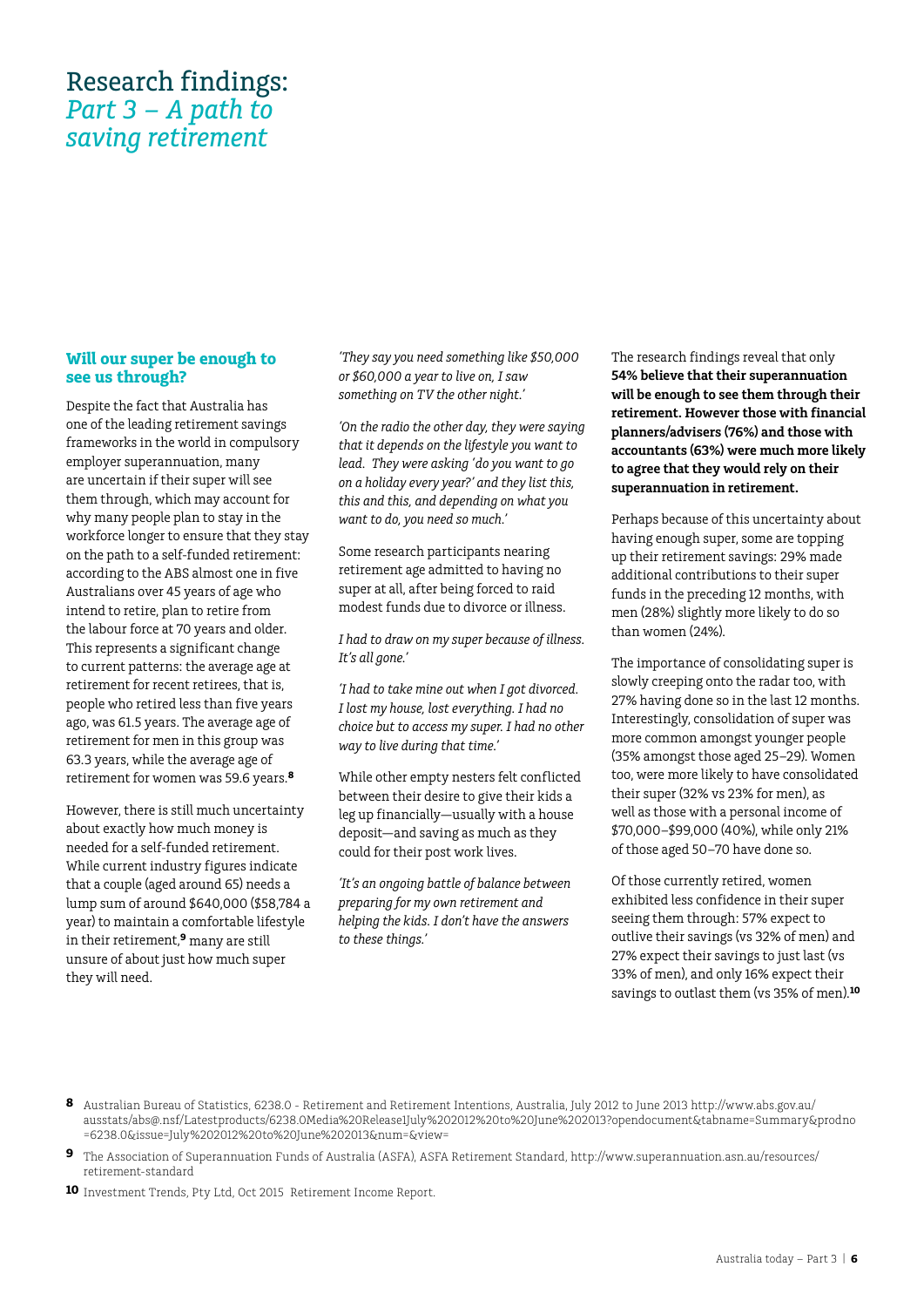Despite increasing awareness about the importance of super, it's still not at the top of the priority list for most Australians. If gifted \$50,000 most would spend the money other things such as the mortgage – participants would put more than half of their windfall on this – as well as savings and going on a holiday.

However those who use a financial planner (\$6,798) and any kind of financial professional (\$4,564) would put more of their \$50,000 windfall into their super than those who don't use either of these (\$2,795).

### **Hypothetical allocation of \$50,000 gift**



**Those who use financial professionals would hypothetically contribute significantly more to their super if gifted with \$50,000.**

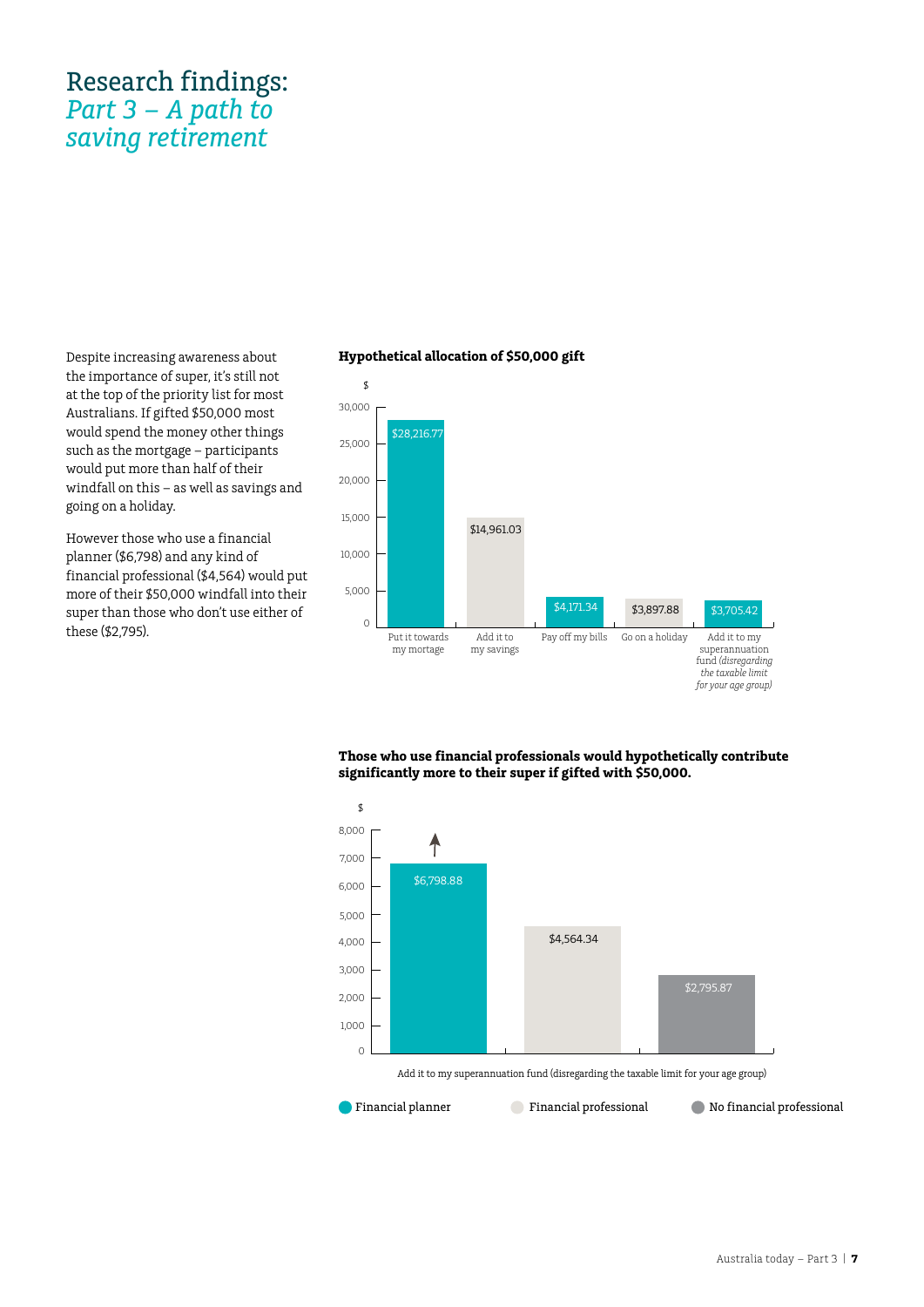# <span id="page-7-0"></span>**About the research: methodology and sample**

The following section outlines the sampling, weighting and analysis used in this research.

### **Sampling**

- National sample of n=2038, aged 25–70 collected through an online panel during August 2015. Gender, age and location quotas and weights were applied to ensure the sample was representative of the population
- Age, gender and location quotas were used in fieldwork. These were calculated on the ABS's 2011 Census data.
- This sample size has a maximum Bayesian margin of error of +/- 2.2% at 95% confidence, as depicted below. This means that if the study was repeated, a result of 50% could fall in the range of 47.8% and 52.2% and still be a reliable and valid finding. It should be noted that the margin of error decreases more slowly as sample sizes increase (for example, a sample of n=3000 would only decrease the maximum error by +/- 0.4%).

# **Weighting**

- Data were weighted retrospectively to ensure maximum representativeness.
- Age, gender and location weights were calculated based on the ABS's most recent population estimates at the time of research.



#### **Statistical analysis**

- Each question was run by at least 18 different demographic and economic variables (including gender, age, income, social grade, use of financial advisors, tenancy, education, role within company, etc).
- Standard inferential statistics (including Chi-Square test of independence), ANOVAs/t-tests, Pearson correlations, Latent Class Analysis and Principle Component Analysis used to interrogate the data.

### **Additional qualitative research**

Verbatim quotes are drawn from the existing, syndicated qualitative research by the *Ipsos Mind & Mood Report*, Australia's longest running social trends study, now in its 37th year.

The *Ipsos Mind & Mood Report* research is based on group discussions with Australians conducted in major capital cities and regional areas. Discussions follow the classical principles of nondirective research, which has three essential features:

- Groups used for the research are AFFINITY GROUPS—naturally occurring groups of friends, neighbours, workmates, etc.
- Discussions are held in the NATURAL HABITAT of the groups—private homes, clubs, offices or wherever the members of a particular group feel most comfortable.
- The asking of direct questions is avoided and the role of the researcher is essentially passive. Group members are encouraged to participate in SPONTANEOUS DISCUSSION.